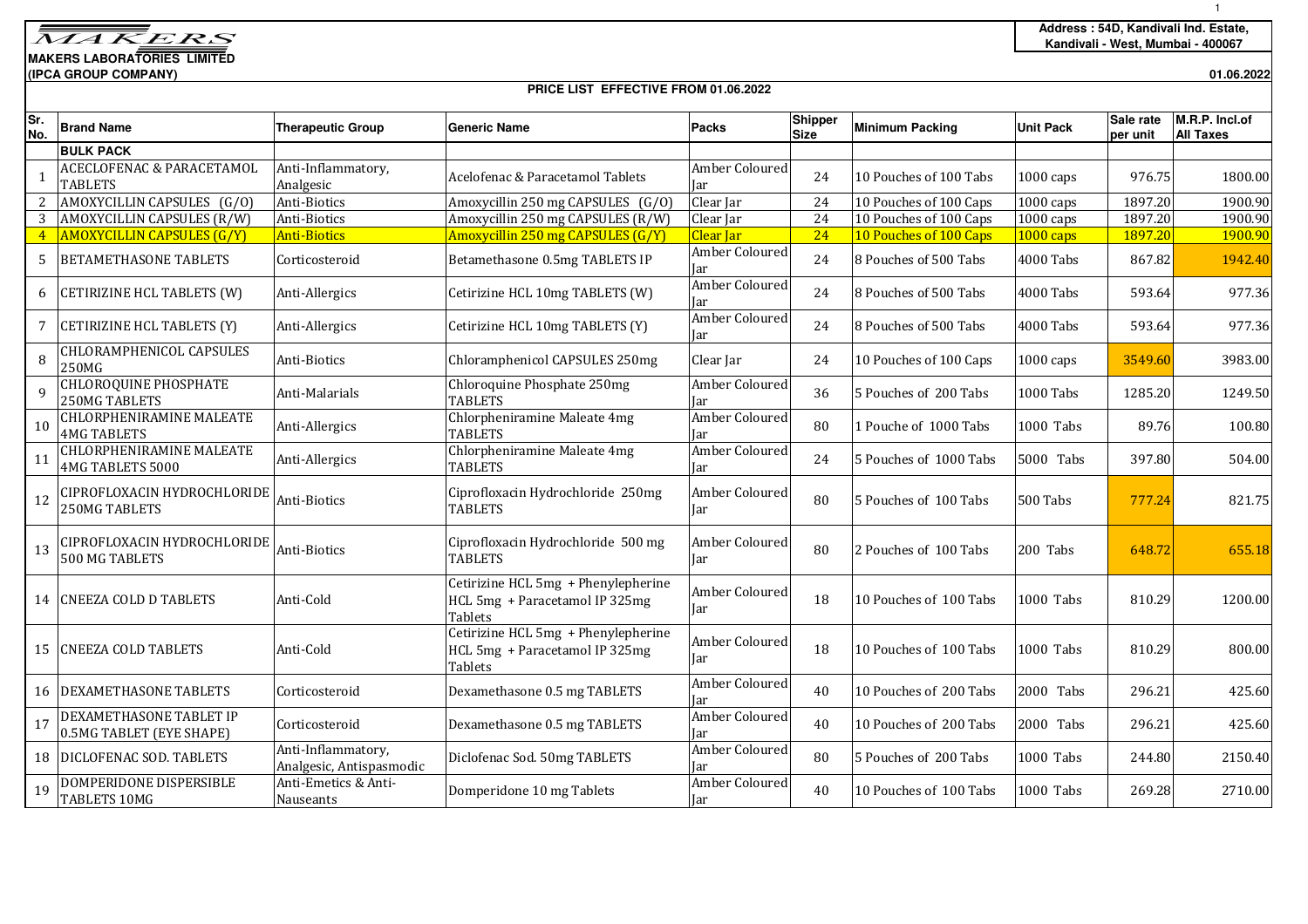**MAKERS LABORATORIES LIMITED**

**(IPCA GROUP COMPANY)01.06.2022**

## **PRICE LIST EFFECTIVE FROM 01.06.2022**

| Sr.<br>No.      | <b>Brand Name</b>                                    | <b>Therapeutic Group</b>                       | <b>Generic Name</b>                                                                                                  | Packs                               | Shipper<br><b>Size</b> | <b>Minimum Packing</b>  | <b>Unit Pack</b> | Sale rate<br>per unit | M.R.P. Incl.of<br><b>All Taxes</b> |
|-----------------|------------------------------------------------------|------------------------------------------------|----------------------------------------------------------------------------------------------------------------------|-------------------------------------|------------------------|-------------------------|------------------|-----------------------|------------------------------------|
|                 | <b>BULK PACK</b>                                     |                                                |                                                                                                                      |                                     |                        |                         |                  |                       |                                    |
|                 | 20 EMCEF INJ 2ML                                     | Anti-Emetics & Anti-<br>Nauseants              | Ondansetron 2mg/ml Combi of 5<br><b>Blisters (Clear Ampoules)</b>                                                    |                                     | 2000                   | 10 Strips of 5 Ampoules | 2 ml             | 3.65                  | 12.81                              |
|                 | 21 FAMOTIDINE TABLETS (BB)                           | Acid Regulatory (PPIs)                         | Famotidine 20mg TABLETS (BB)                                                                                         | <b>Amber Coloured</b><br>Jar        | 24                     | 8 Pouches of 500 tabs   | 4000 tabs        | 1260.72               | 1498.00                            |
|                 | 22 FAMOTIDINE TABLETS (SY)                           | Acid Regulatory (PPIs)                         | Famotidine 20mg TABLETS (SY)                                                                                         | Amber Coloured<br>Jar               | 24                     | 8 Pouches of 500 tabs   | 4000 tabs        | 1260.72               | 1498.00                            |
|                 | 23 FAMOTIDINE TABLETS IP 40MG                        | <b>Acid Regulatory (PPIs)</b>                  | Famotidine 40mg TABLETS (SY)                                                                                         | <b>Amber Coloured</b><br><b>Jar</b> | 40                     | 10 Pouches of 100 tabs  | 1000 tabs        | 673.20                | 3000.00                            |
| 24              | <b>IBUPROFEN &amp; PARACETAMOL</b><br><b>TABLETS</b> | Anti-Inflammatory,<br>Analgesic, Antispasmodic | Ibuprofen 400mg + Paracetamol 325mg<br><b>TABLETS</b>                                                                | Amber Coloured<br>Jar               | 16                     | 10 Pouches of 100 Tabs  | 1000 Tabs        | 1222.78               | 1320.00                            |
| 25              | <b>IBUPROFEN 200MG TABLETS</b>                       | Anti-Inflammatory,<br>Analgesic, Antispasmodic | Ibuprofen 200mg TABLETS                                                                                              | Amber Coloured<br>Jar               | 40                     | 5 Pouches of 200 Tabs   | 1000 Tabs        | 483.48                | 660.80                             |
|                 | 26 IBUPROFEN 400MG TABLETS                           | Anti-Inflammatory,<br>Analgesic, Antispasmodic | Ibuprofen 400mg TABLETS                                                                                              | Amber Coloured<br>Jar               | 24                     | 5 Pouches of 200 Tabs   | 1000 Tabs        | 850.68                | 1164.80                            |
|                 | 27   KUFFGO TABLETS                                  | <b>Anti-Allergics</b>                          | Dextromethorphan Hydrobromide<br>10mg + Chlorpheniramine Maleate 2mg   Clear Jar<br>+ Phenylepherine HCL 5mg TABLETS |                                     | 36                     | 5 Pouches of 200 Tabs   | 1000 Tabs        | 630.36                | 3000.00                            |
| 28              | LEVOCETIRIZINE<br>DIHYDROCHLORIDE TABLETS            | Anti-Allergics                                 | Levocetirizine Dihydrochloride Tablets<br>5Mg                                                                        | Amber Coloured<br>Jar               | 80                     | 5 Pouches of 200 Tabs   | 1000 Tabs        | 287.64                | 4800.00                            |
|                 | 29 LOPERAMIDE 2MG CAPSULES                           | Anti-Diarrhoeals                               | Loperamide 2mg CAPSULES                                                                                              | Amber Coloured<br>lar               | 24                     | 10 Pouches of 100 Caps  | 1000 Caps        | 477.36                | 474.60                             |
| 30 <sup>1</sup> | LOPERAMIDE 2MG TABLETS                               | Anti-Diarrhoeals                               | Loperamide 2mg TABLETS                                                                                               | <b>Amber Coloured</b><br>Iar        | 24                     | 8 Pouches of 500 Tabs   | 4000 Tabs        | 618.12                | 892.32                             |
|                 | <b>31 MAKAIR TABLETS 200'S</b>                       | <b>Anti-Allergics</b>                          | Montelukast Sodium 10mg &<br>Levocetirizine HCL 5mg TABLETS                                                          | Clear Jar                           | 96                     | 1 Pouch of 200 Tabs     | 200 Tabs         | 367.20                | 2896.00                            |
| 32              | MAKERS SODAMINT TABLETS<br>(100'S)                   | Antacid                                        | Sodium Bicarbonate IP 300mg Tablets                                                                                  | White HDPE<br>Bottle                | 240                    | 1 Pouch of 100 Tabs     | 100 Tabs         | 14.81                 | 50.00                              |
| 33              | METRONIDAZOLE 200MG<br><b>TABLETS</b>                | Anti-Diarrhoeals                               | Metronidazole 200mg TABLETS                                                                                          | Amber Coloured<br>Iar               | 40                     | 5 Pouches of 200 Tabs   | 1000 Tabs        | 556.92                | 851.20                             |
| 34              | METRONIDAZOLE 400MG<br><b>TABLETS</b>                | Anti-Diarrhoeals                               | Metronidazole 400mg TABLETS                                                                                          | Amber Coloured<br>Jar               | 24                     | 5 Pouches of 200 Tabs   | 1000 Tabs        | 1071.00               | 1587.90                            |
| 35              | NIMESULIDE 100MG TABLETS<br>(BLUE)                   | Anti-Inflammatory,<br>Analgesic, Antispasmodic | Nimesulide 100mg TABLETS<br>(BLUE)                                                                                   | Amber Coloured<br>Iar               | 40                     | 5 Pouches of 200 Tabs   | 1000 Tabs        | 379.44                | 825.00                             |
| 36              | NIMESULIDE 100MG TABLETS<br>(YELLOW)                 | Anti-Inflammatory,<br>Analgesic, Antispasmodic | Nimesulide 100mg TABLETS<br>(YELLOW)                                                                                 | Amber Coloured<br>Jar               | 40                     | 5 Pouches of 200 Tabs   | 1000 Tabs        | 379.44                | 825.00                             |
| 37              | NIMESULIDE & PARACETAMOL<br><b>TABLETS</b>           | Anti-Inflammatory,<br>Analgesic, Antispasmodic | Nimesulide 100Mg + Paracetamol<br>325Mg TABLETS                                                                      | Clear Jar                           | 18                     | 10 Pouches of 100 Tabs  | 1000 Tabs        | 984.10                | 1331.00                            |
| 38              | NIMESULIDE & PARACETAMOL<br>(BL) TABLETS             | Anti-Inflammatory,<br>Analgesic, Antispasmodic | Nimesulide 100Mg + Paracetamol<br>325Mg TABLETS                                                                      | Clear Jar                           | 18                     | 10 Pouches of 100 Tabs  | 1000 Tabs        | 996.34                | 1320.00                            |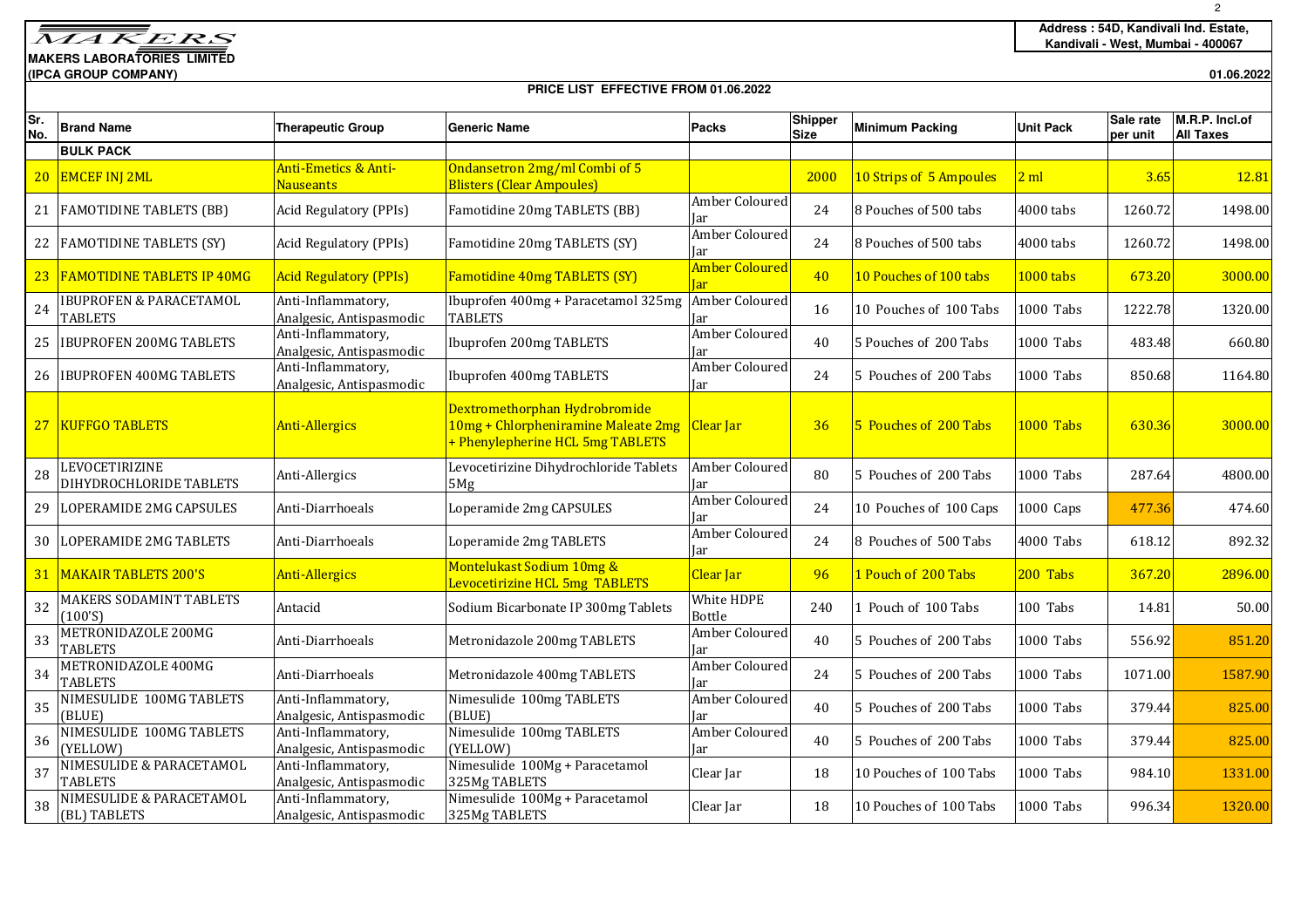## **MAKERS LABORATORIES LIMITED(IPCA GROUP COMPANY)**

## **PRICE LIST EFFECTIVE FROM 01.06.2022**

**01.06.2022**

| Sr.<br>No. | <b>Brand Name</b>                                  | <b>Therapeutic Group</b>                       | <b>Generic Name</b>                                                                                         | <b>Packs</b>                         | <b>Shipper</b><br><b>Size</b> | <b>Minimum Packing</b> | <b>Unit Pack</b> | Sale rate<br>per unit | M.R.P. Incl.of<br><b>All Taxes</b> |  |
|------------|----------------------------------------------------|------------------------------------------------|-------------------------------------------------------------------------------------------------------------|--------------------------------------|-------------------------------|------------------------|------------------|-----------------------|------------------------------------|--|
|            | <b>BULK PACK</b>                                   |                                                |                                                                                                             |                                      |                               |                        |                  |                       |                                    |  |
| 39         | NIMESULIDE 100MG TABLETS                           | Anti-Inflammatory,<br>Analgesic, Antispasmodic | Nimesulide 100mg TABLETS                                                                                    | Amber Coloured<br>Jar                | 6                             | 12 Pouches of 500 Tabs | 6000 Tabs        | 2216.66               | 4950.00                            |  |
| 40         | <b>OFLOXACIN TABLETS</b>                           | Anti-Biotics                                   | Ofloxacin 200Mg TABLETS                                                                                     | Clear Jar                            | 80                            | 5 Pouches of 100 Tabs  | 500 Tabs         | 685.44                | 1202.00                            |  |
| 41         | <b>OMPEC CAPSULES</b>                              | <b>Acid Regulatory (PPIs)</b>                  | Omeprazole Capsules USP 20mg                                                                                | Amber Jar                            | 24                            | 10 Pouches of 100 Tabs | 1000 Tabs        | 597.31                | 2800.00                            |  |
| 42         | OMPEC-DM CAPS 1000'S                               | Antacid                                        | Omeprazole 20 mg + Domperidone 10<br>mg CAPSULES                                                            | Amber Jar                            | 24                            | 10 Pouches of 100 Tabs | 1000 Tabs        | 722.16                | 5712.00                            |  |
| 43         | <b>ONDANSETRON TABLETS IP 4 MG</b>                 | Anti-Emetics & Anti-<br>Nauseants              | Ondansetron TABLETS IP 4 MG (5 x<br>200)                                                                    | Amber Jar                            | 80                            | 5 Pouches of 200 Tabs  | 1000 Tabs        | 214.20                | 572.65                             |  |
| 44         | PARACETAMOL & DICLOFENAC<br>POTASSIUM TABLETS      | Anti-Inflammatory,<br>Analgesic, Antispasmodic | Paracetamol 325 mg + Diclofenac<br>Potassium 50 mg                                                          | Clear Jar                            | 18                            | 12 Pouches of 100 Tabs | 1200 Tabs        | 1009.80               | 1650.00                            |  |
| 45         | PARACETAMOL 500MG TABLETS<br>(OVAL) 1000           | Anti-Inflammatory,<br>Analgesic, Antispasmodic | Paracetamol 500mg (Oval) TABLETS IP Jar                                                                     | Amber Coloured                       | 18                            | 10 Pouches of 100 Tabs | 1000 Tabs        | 869.04                | 1019.20                            |  |
| 46         | PARACETAMOL TABLETS IP 500<br>MG (ROUND) 1000 PACK | Anti-Inflammatory,<br>Analgesic, Antispasmodic | Paracetamol 500mg (Round) TABLETS<br>IP                                                                     | Amber Coloured<br>Jar                | 18                            | 10 Pouches of 100 Tabs | 1000 Tabs        | 869.04                | 1019.20                            |  |
| 47         | PARACETAMOL 500MG TABLETS<br>(OVAL)                | Anti-Inflammatory,<br>Analgesic, Antispasmodic | Paracetamol 500mg (Oval) TABLETS IP Jar                                                                     | <b>Blue Coloured</b>                 | 4                             | 12 Pouches of 500 Tabs | 6000 Tabs        | 4528.80               | 4228.20                            |  |
| 48         | PARACETAMOL 500MG TABLETS<br>(ROUND)               | Anti-Inflammatory,<br>Analgesic, Antispasmodic | Paracetamol 500mg (Round) TABLETS<br>IP                                                                     | Amber Coloured<br>Jar                | 4                             | 12 Pouches of 500 Tabs | 6000 Tabs        | 4528.80               | 4228.20                            |  |
| 49         | PARACETAMOL 650MG TABLETS<br>(OVAL)                | Anti-Inflammatory,<br>Analgesic, Antispasmodic | Paracetamol 650mg (Oval) TABLETS IF                                                                         | Amber Coloured<br>Jar                | 18                            | 2 Pouches of 500 Tabs  | 1000 Tabs        | 1156.68               | 1281.38                            |  |
| 50         | <b>PEPCURE TABLETS</b>                             | Antacid                                        | Dried Aluminium Hydroxide 250 mg +<br>Magnesium Trisilicate 250 mg +<br>Activated Dimethicone 25 mg Tablets | Amber Coloured<br>Jar                | 24                            | 5 Pouches of 100 Tabs  | 500 Tabs         | 288.86                | 500.00                             |  |
| 51         | <b>PREDNISOLONE TABLETS</b>                        | Corticosteroid                                 | Prednisolone TABLETS 5 mg                                                                                   | Amber Coloured<br>Jar                | 24                            | 8 Pouches of 500 Tabs  | 4000 Tabs        | 2111.40               | 2508.80                            |  |
| 52         | <b>PROCHLORPERAZINE TABLETS</b>                    | Antipsycotic                                   | Prochlorperazine 5mg TABLETS                                                                                | <b>Amber Coloured</b><br><b>I</b> ar | 24                            | 8 Pouches of 500 Tabs  | 4000 Tabs        | 660.96                | 1020.80                            |  |
| 53.        | <b>RABIDONE-DSR CAPSULES 500's</b>                 | Antacid                                        | Rabeprazole Sodium 20mg +<br>Domperidone 30mg Hard Gelatin<br><b>Capsule</b>                                | <b>Amber Coloured</b><br><b>lar</b>  | 40                            | 5 Pouches of 100 Tabs  | 500 Tabs         | 734.40                | 3000.00                            |  |
| 54         | <b>SALBUTAMOL TABLETS</b>                          | Antiasthmatic                                  | Salbutamol Sulphate 2mg TABLETS                                                                             | <b>Amber Coloured</b><br>lar         | 80                            | 5 Pouches of 200 Tabs  | <b>1000 Tabs</b> | 140.76                | 201.60                             |  |
| 55         | <b>SPASMAK-WH TABLETS</b>                          | Anti-Inflammatory,<br>Analgesic, Antispasmodic | Paracetamol 325 mg + Dicyclomine HCL<br>$20$ mg                                                             | Clear Jar                            | 16                            | 15 Pouches of 100 Tabs | 1500 Tabs        | 810.29                | 774.00                             |  |
|            | 56 SPASMAK-YL TABLETS                              | Anti-Inflammatory,<br>Analgesic, Antispasmodic | Paracetamol 325 mg + Dicyclomine HCL<br>$20$ mg                                                             | Clear Jar                            | 18                            | 10 Pouches of 100 Tabs | 1000 Tabs        | 577.73                | 550.00                             |  |